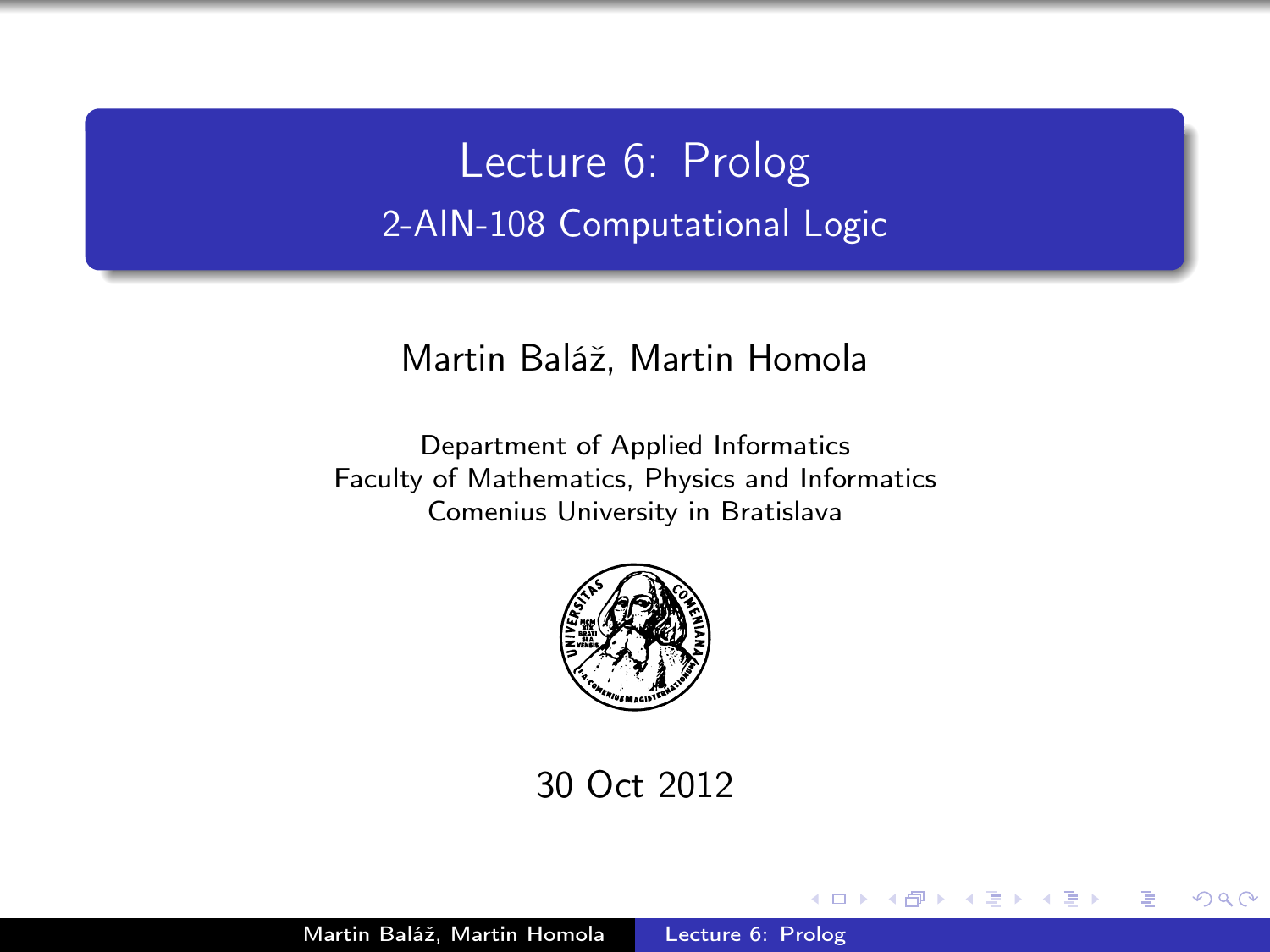# Example

Logic Program:

$$
\begin{array}{lcl} \mathit{father}(\mathit{abraham}, \mathit{isaac}) &\leftarrow\\ \mathit{mother}(\mathit{sarah}, \mathit{isaac}) &\leftarrow\\ \mathit{father}(\mathit{isaac}, \mathit{jacob}) &\leftarrow\\ \mathit{parent}(X, Y) &\leftarrow\mathit{father}(X, Y)\\ \mathit{parent}(X, Y) &\leftarrow\mathit{mother}(X, Y)\\ \mathit{grandparent}(X, Z) &\leftarrow\mathit{parent}(X, Y), \mathit{parent}(Y, Z)\\ \mathit{ancestor}(X, Y) &\leftarrow\mathit{parent}(X, Y)\\ \mathit{ancestor}(X, Z) &\leftarrow\mathit{parent}(X, Y), \mathit{ancestor}(Y, Z) \end{array}
$$

Query:

 $(\exists X)(\exists Y)$ ancestor $(X, Y)$ ?

Answer:

Yes for 
$$
X = abraham
$$
,  $Y = isaac$ ;  $X = sarah$ ,  $Y = isaac$ ;  $X = abraham$ ,  $Y = jacob$ .

 $\leftarrow$ 

Ε

∍  $\,$ 

∍

 $\sim$ × D. к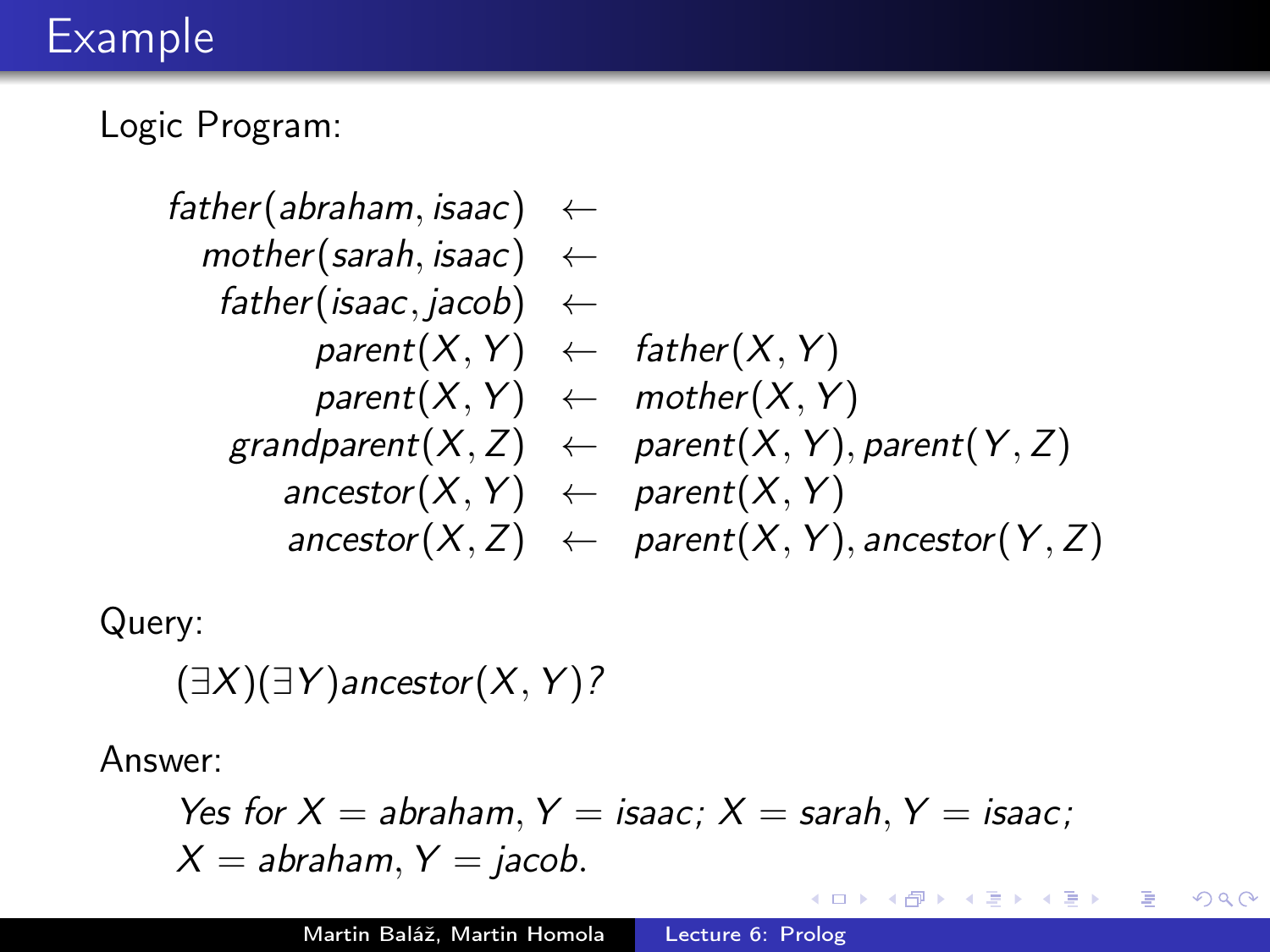

4日)

**K 伊 ▶ → 手** 

 $\sim$ э  $\,$ ×.

Ε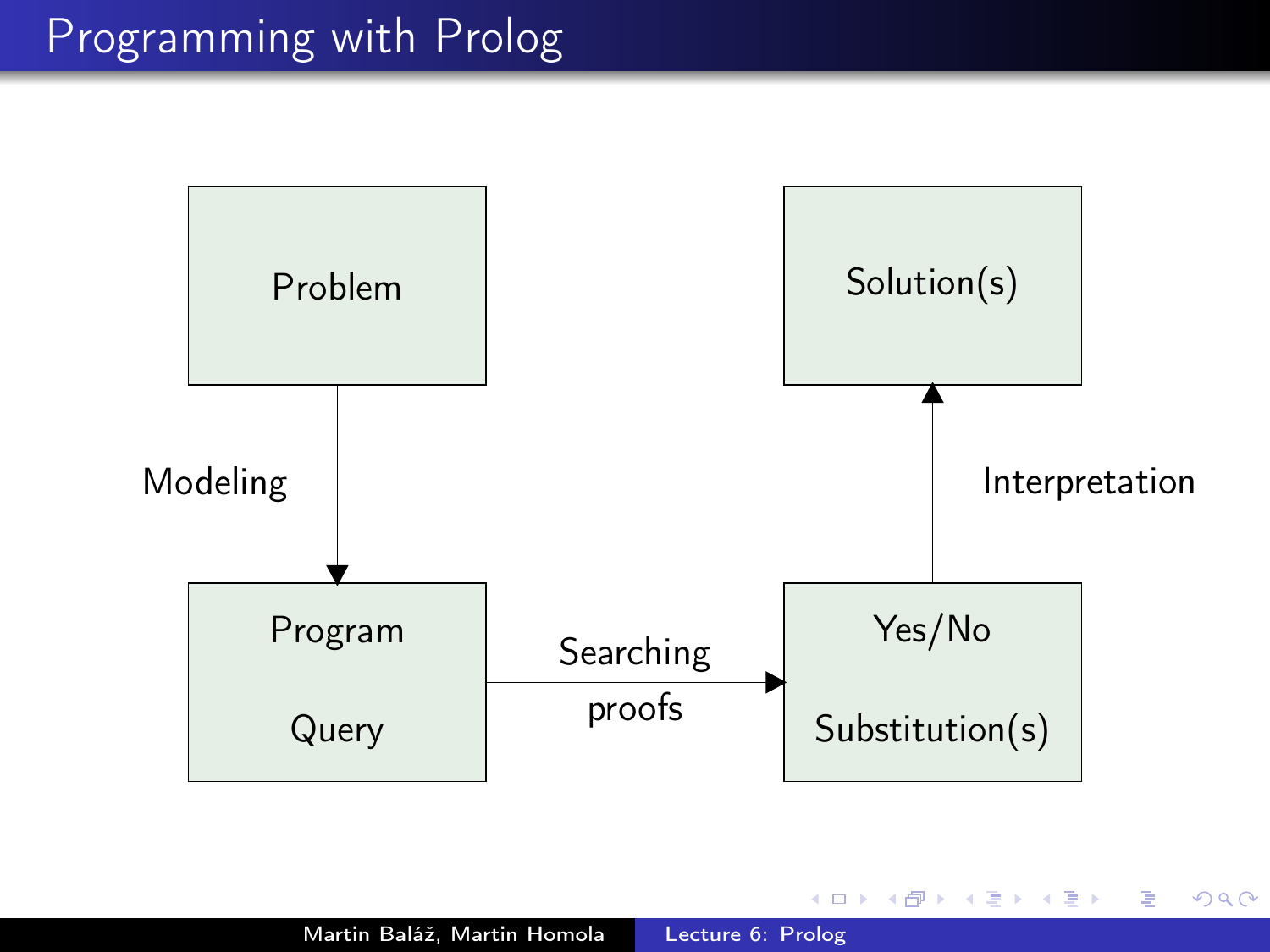SLD-resolution  $\equiv$  Linear resolution with Selection function for Definite clauses.

## Definition (Resolvent)

Let G be a definite goal  $A_1 \wedge \cdots \wedge A_{k-1} \wedge A_k \wedge A_{k+1} \wedge \cdots \wedge A_m$  $A_k$  be a selected atom, and r be a definite rule  $B_0 \leftarrow B_1 \wedge \cdots \wedge B_n$ . We say that a definite goal  $G'$  is a resolvent derived from  $G$  and  $r$ using  $\theta$  if  $\theta$  is the most general unifier of  $A_k$  and  $B_0$  and  $G'$  has the form  $\leftarrow (A_1 \wedge \cdots \wedge A_{k-1} \wedge B_1 \wedge \cdots \wedge B_n \wedge A_{k+1} \wedge \cdots \wedge A_m)\theta$ .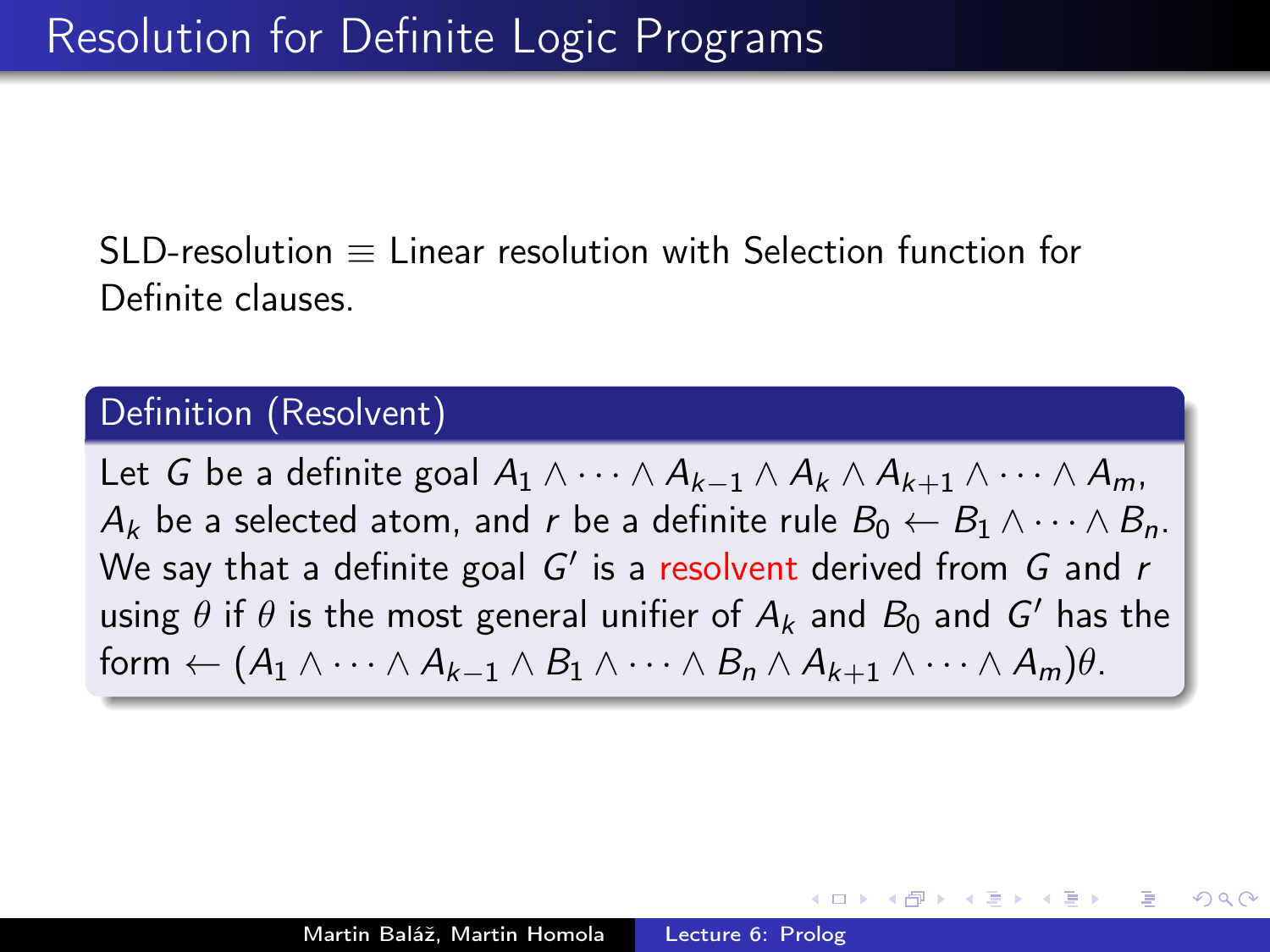## Definition (SLD-derivation)

Let P be a definite logic program and G be a definite goal. An SLD-derivation of  $P \cup \{G\}$  is a (posibly infinite) sequence of goals  $G = G_0, \ldots, G_i, \ldots$ , where each  $G_{i+1}$  is a resolvent obtained from  $G_i$  and a rule  $r_{i+1}$  from P using  $\theta_{i+1}$ .

## Definition (Successful, Failed, and Infinite Derivation)

A successful derivation ends in empty goal  $\leftarrow$ . A failed derivation ends in non-empty goal with the property that all atoms does not unify with the head of any rule. An infinite derivation is an infinite sequence of goals.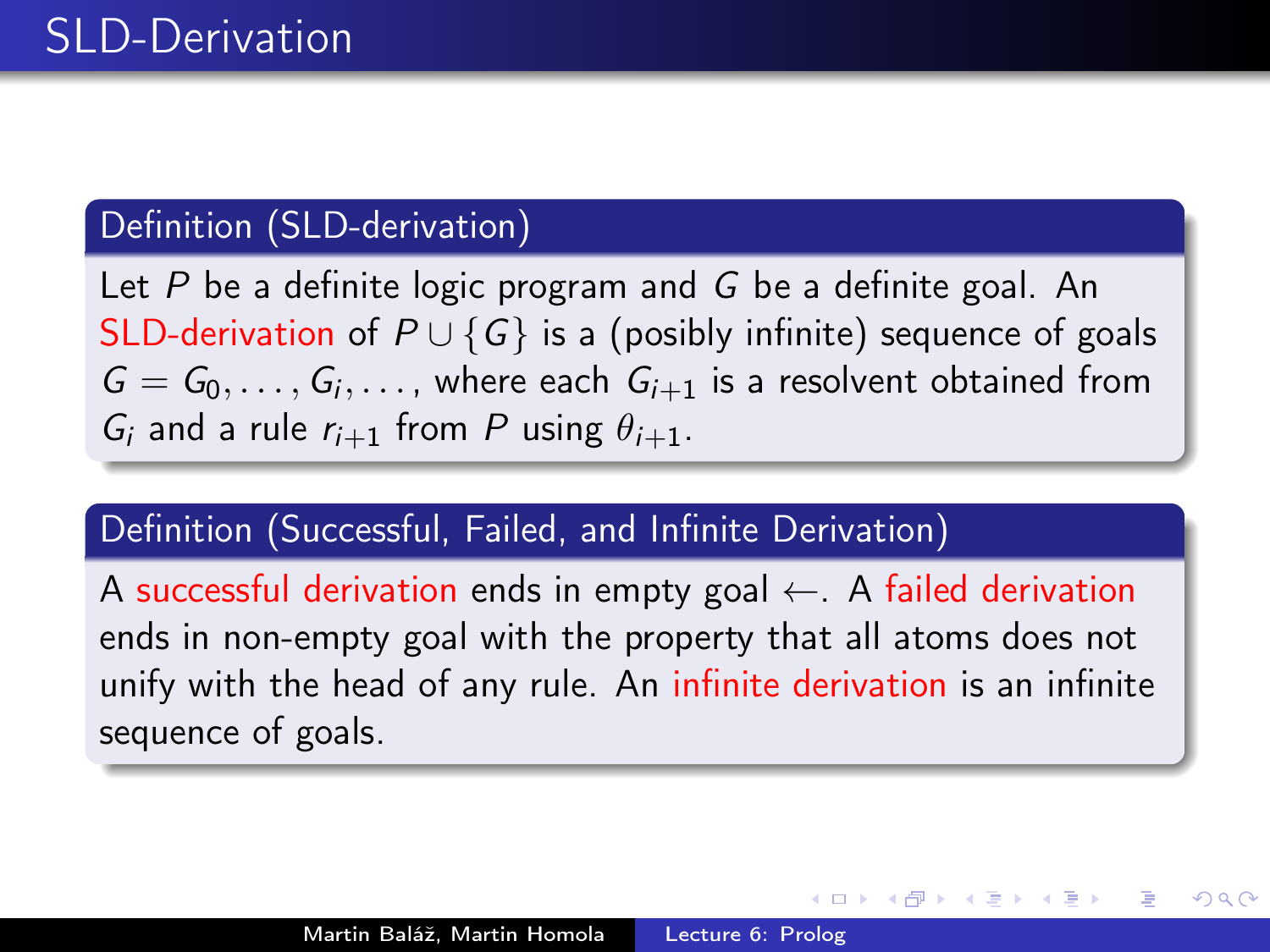# Definition (SLD-Tree)

Let  $P$  be a definite logic program and  $G$  be a definite goal. An SLD-tree for  $P \cup \{G\}$  is a minimal tree satisfying the following:

- Each node of the tree is a (possibly empty) definite goal
- The root is G
- If  $G'$  is a node of the tree and  $G''$  is a resolvent derived from  $G'$ , then  $G'$  has a child  $G''$

# Standard Prolog

- selects the first literal in the goal
- chooses rules for unification in order as they appear in the logic program

つくい

uses depth-first search strategy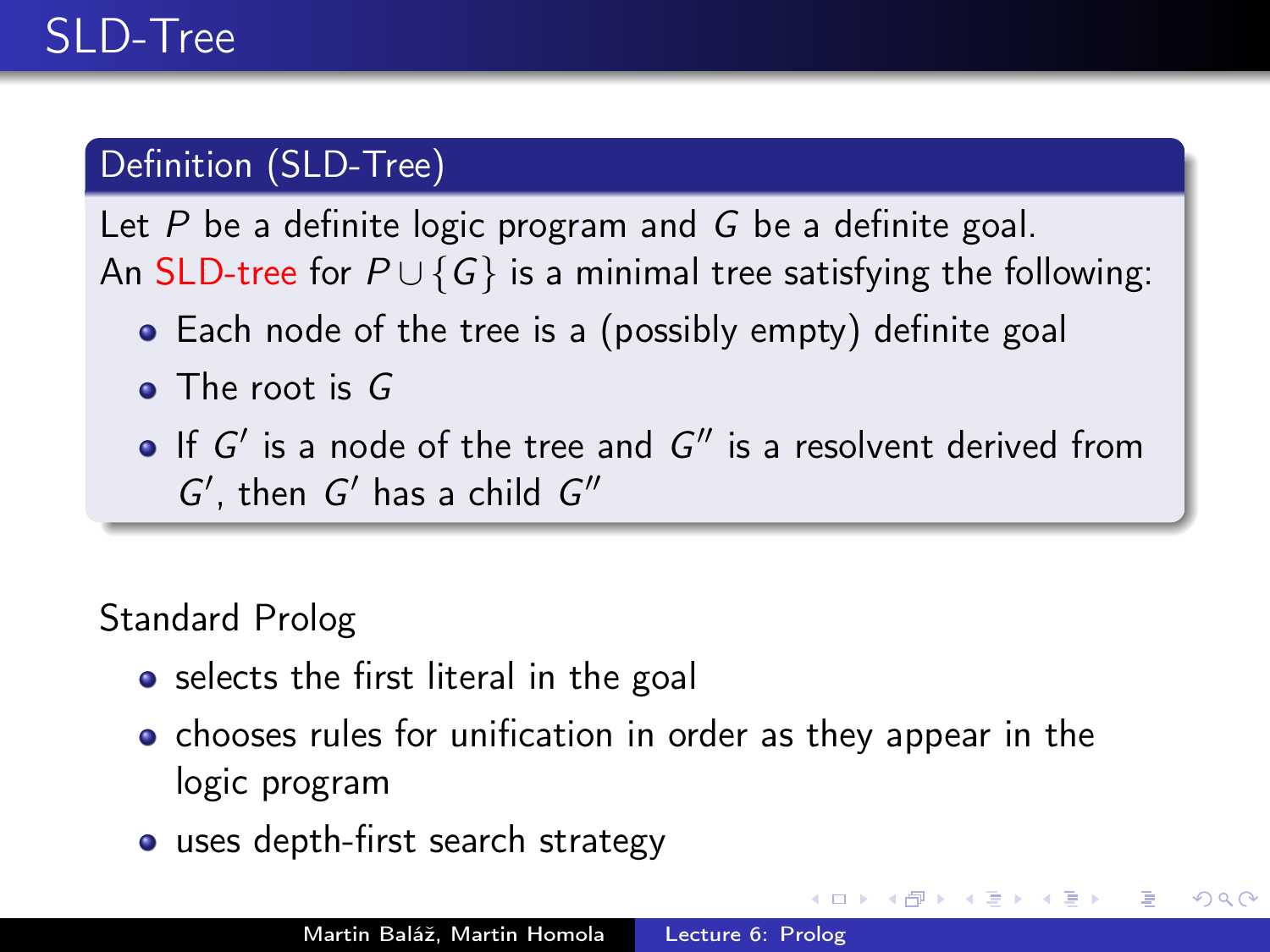## Definition (Correct Answer)

Let  $P$  be a definite logic program and  $G$  be a definite goal. An answer for  $P \cup \{G\}$  is a substitution for variables in G. An answer  $\theta$  for  $P \cup \{G\}$  is correct iff  $P \models (A_1 \land \cdots \land A_n)\theta$  where  $G = \leftarrow A_1 \wedge \cdots \wedge A_n$ 

### Definition (Computed Answer)

Let  $G_0, \ldots, G_n$  be a successful derivation using  $\theta_1, \ldots, \theta_n$ . Then  $\theta_1 \dots \theta_n$  restricted to the variables of G is the computed answer.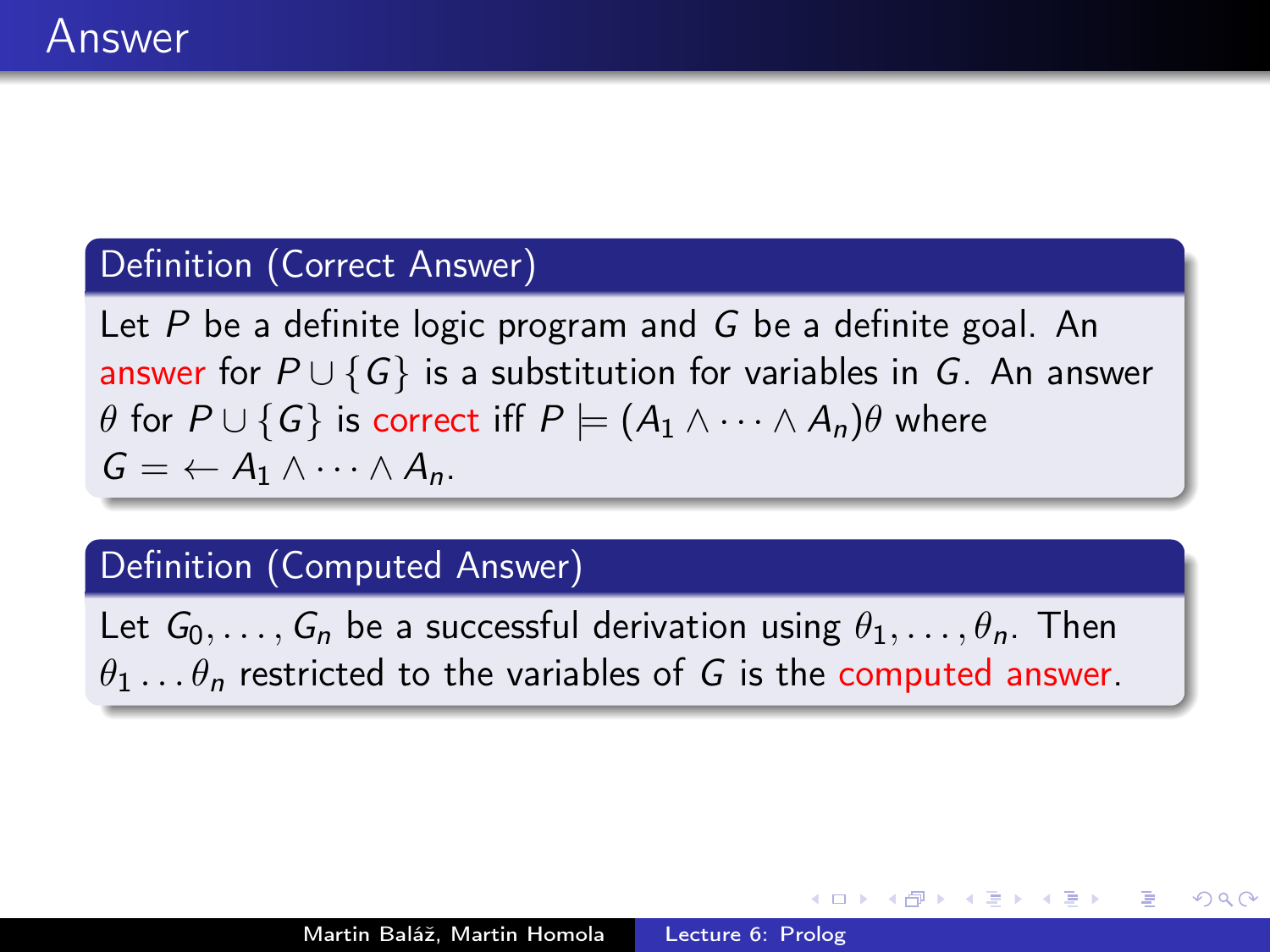## Theorem (Soundness)

Let P be a definite logic program and G be a definite goal. Every computed answer for  $P \cup \{G\}$  is a correct answer for  $P \cup \{G\}$ .

## Theorem (Completeness)

Let P be a definite logic program and G be a definite goal. For every correct answer  $\theta$  for  $P \cup \{G\}$  there exists a computed answer σ for  $P \cup \{G\}$  and a substitution  $\gamma$  such that  $\theta = \sigma \gamma$ .

## Fact (Termination)

SLD-resolution may not terminate.

つくへ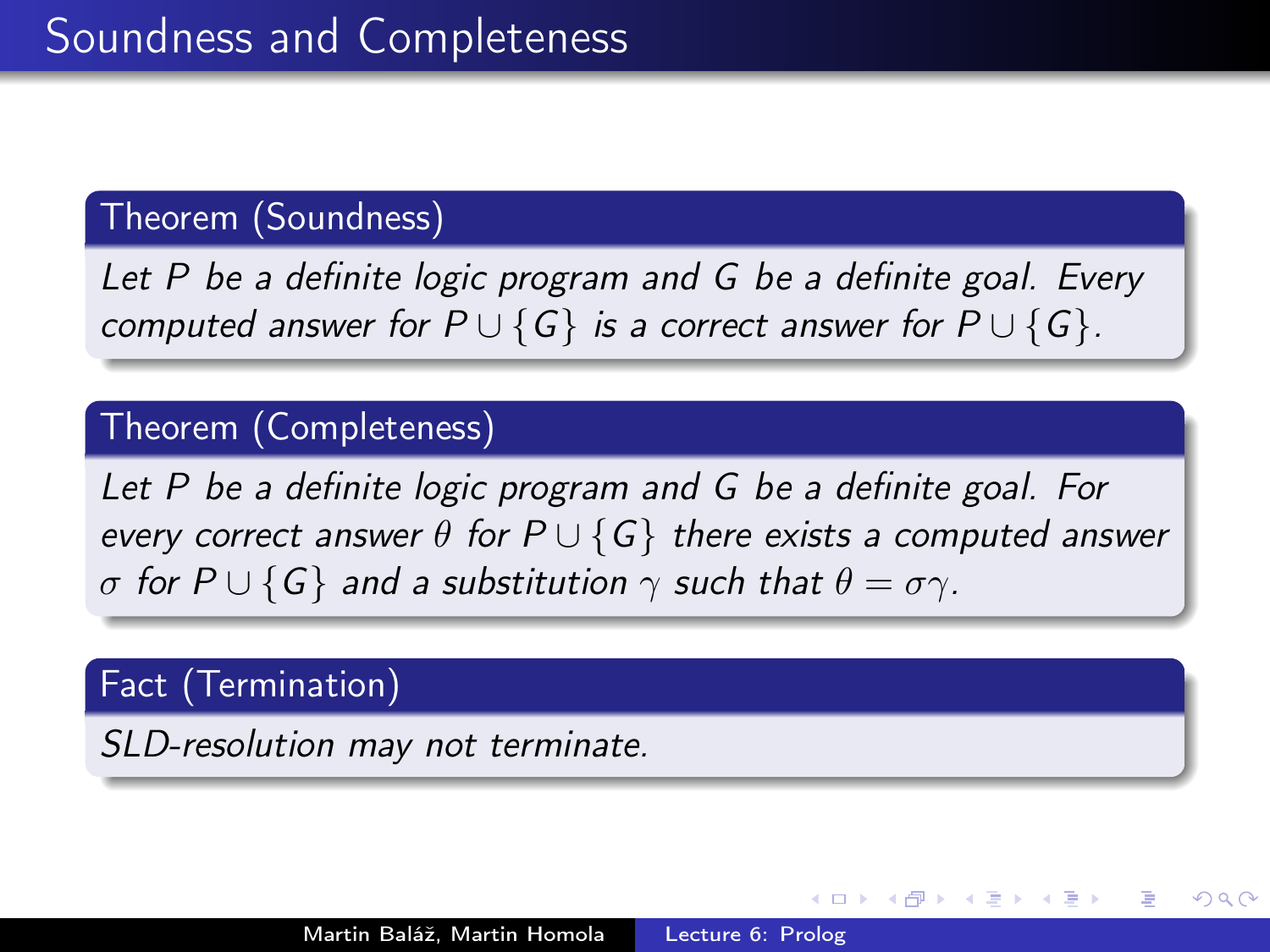# SLDNF-Resolution

# SLD-resolution augmented by the negation as failure rule.

## Definition (Resolvent)

Let G be a normal goal  $L_1 \wedge \cdots \wedge L_{k-1} \wedge L_k \wedge L_{k+1} \wedge \cdots \wedge L_m$ ,  $L_k$  be a selected atom A, and r be a normal rule  $B \leftarrow M_1 \wedge \cdots \wedge M_n$ . We say that a normal goal G' is a <mark>resolvent</mark> derived from G and r using  $\theta$  if  $\theta$  is the most general unifier of  $A$  and  $B$  and  $G'$  has the form  $\leftarrow (L_1 \wedge \cdots \wedge L_{k-1} \wedge M_1 \wedge \cdots \wedge M_n \wedge L_{k+1} \wedge \cdots \wedge L_m)\theta.$ 

### Definition (Negation as Failure Rule)

Let G be a normal goal  $L_1 \wedge \cdots \wedge L_{k-1} \wedge L_k \wedge L_{k+1} \wedge \cdots \wedge L_m$  and  $L_k$  be a selected negated atom  $\sim A$ . We say that a normal goal  $G'$ is obtained from G using negation as failure rule if  $P \cup \{\leftarrow A\}$  has finitely failed SLDNF-tree and  $G'$  has the form  $\leftarrow$  L<sub>1</sub>  $\wedge \cdots \wedge$  L<sub>k-1</sub>  $\wedge$  L<sub>k+1</sub>  $\wedge \cdots \wedge$  L<sub>m</sub>.

メロメ メ母メ メミメ メミメー

э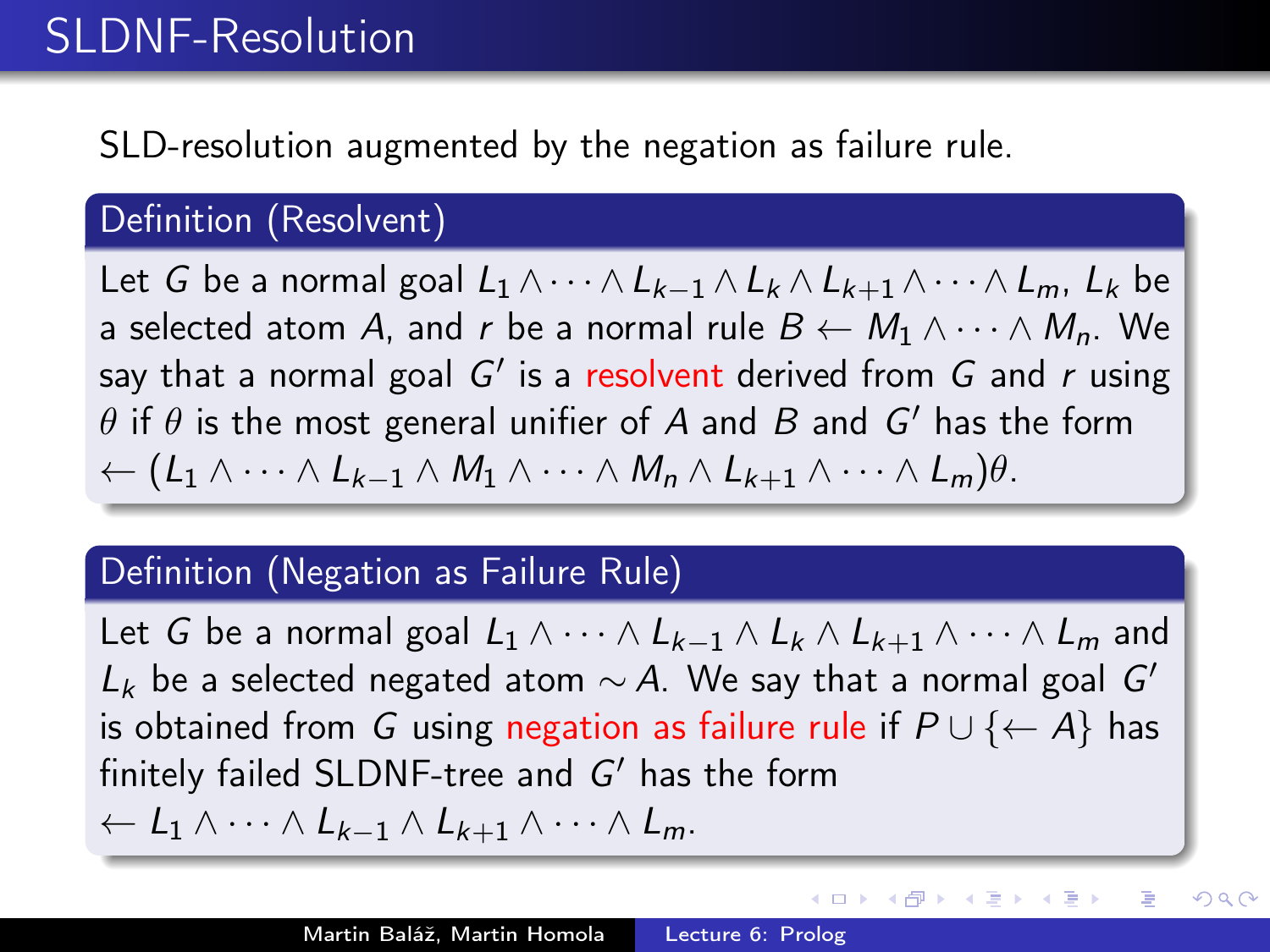# Definition (SLDNF-Derivation)

Let  $P$  be a normal logic program and  $G$  be a normal goal. An SLDNF-derivation of  $P \cup \{G\}$  is a (possibly infinite) sequence of goals  $G=G_0,\ldots,G_i,\ldots$  where each  $G_{i+1}$ 

- is derived from  $G_i$  and a rule  $r_{i+1}$  from P using  $\theta_{i+1}$ , or
- $\bullet$  is obtained from  $G_i$  using negation as failure rule on selected literal ∼ A. In such case,  $r_{i+1} = \leftarrow A$  and  $\theta_{i+1}$  is identity.

## Definition (Successful, Failed, and Infinite Derivation)

A successful derivation ends in empty goal  $\leftarrow$ . A failed derivation ends in non-empty goal with the property that the selected literal is

- an atom which do not unify with the head of any rule, or
- a negated atom which do not have finitely failed SLDNF-tree.

 $299$ 

An infinite derivation is an infinite sequence of goals.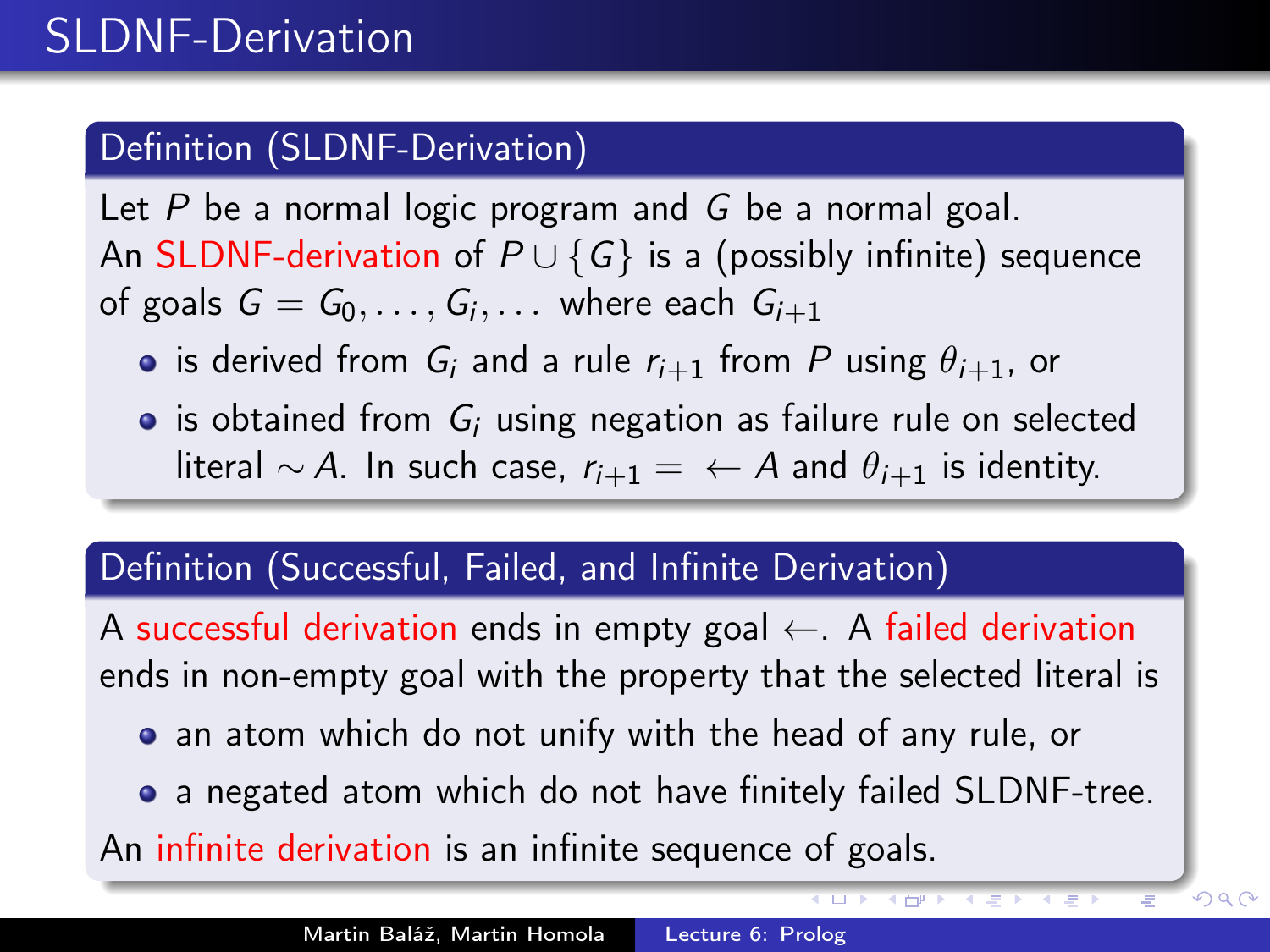# Definition (SLDNF-Tree)

Let  $P$  be a normal logic program and  $G$  be a normal goal. An SLDNF-tree for  $P \cup \{G\}$  is a minimal tree satisfying the following:

- Each node of the tree is a (possibly empty) normal goal
- The root is G
- If  $G'$  is a node of the tree and  $G''$  is a resolvent derived from  $G'$ , then  $G'$  has a child  $G''$
- If  $G'$  is a node of the tree and  $G''$  is obtained from  $G'$  using negation as failure rule, then  $G'$  has a child  $G''$

## Definition (Finitely Failed SLDNF-Tree)

A finitely failed SLDNF-tree is finite and has only failed branches.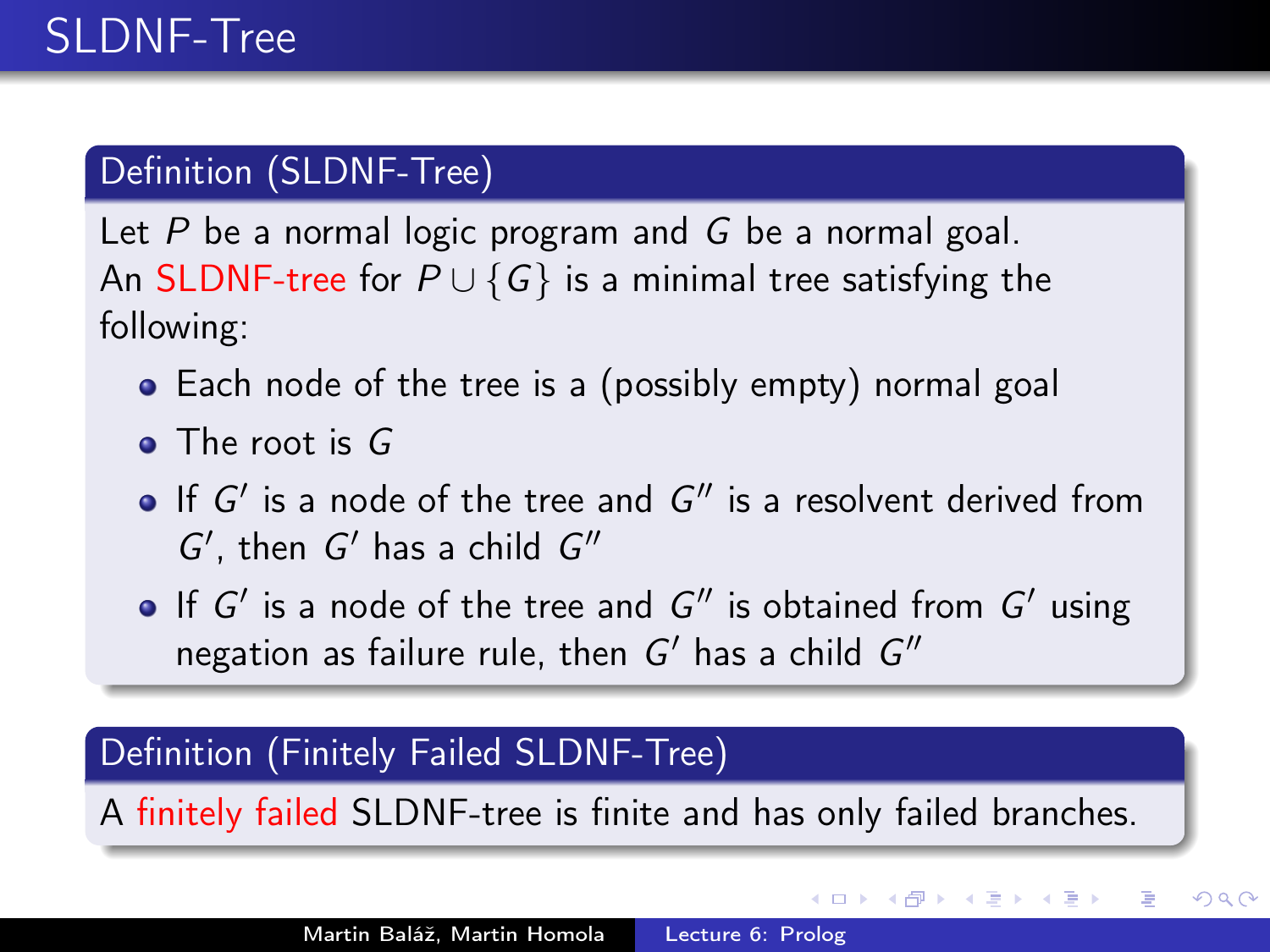Please note, that SLDNF-tree is defined in terms of SLDNF-derivation, and SLDNF-derivation is defined in terms of SLDNF-tree. Such cyclic definitions are not correct. Proper definitions are much more complex, although they capture the same idea. They can be found in:

Lloyd, J. W. (1987). Foundations of Logic Programming. Springer.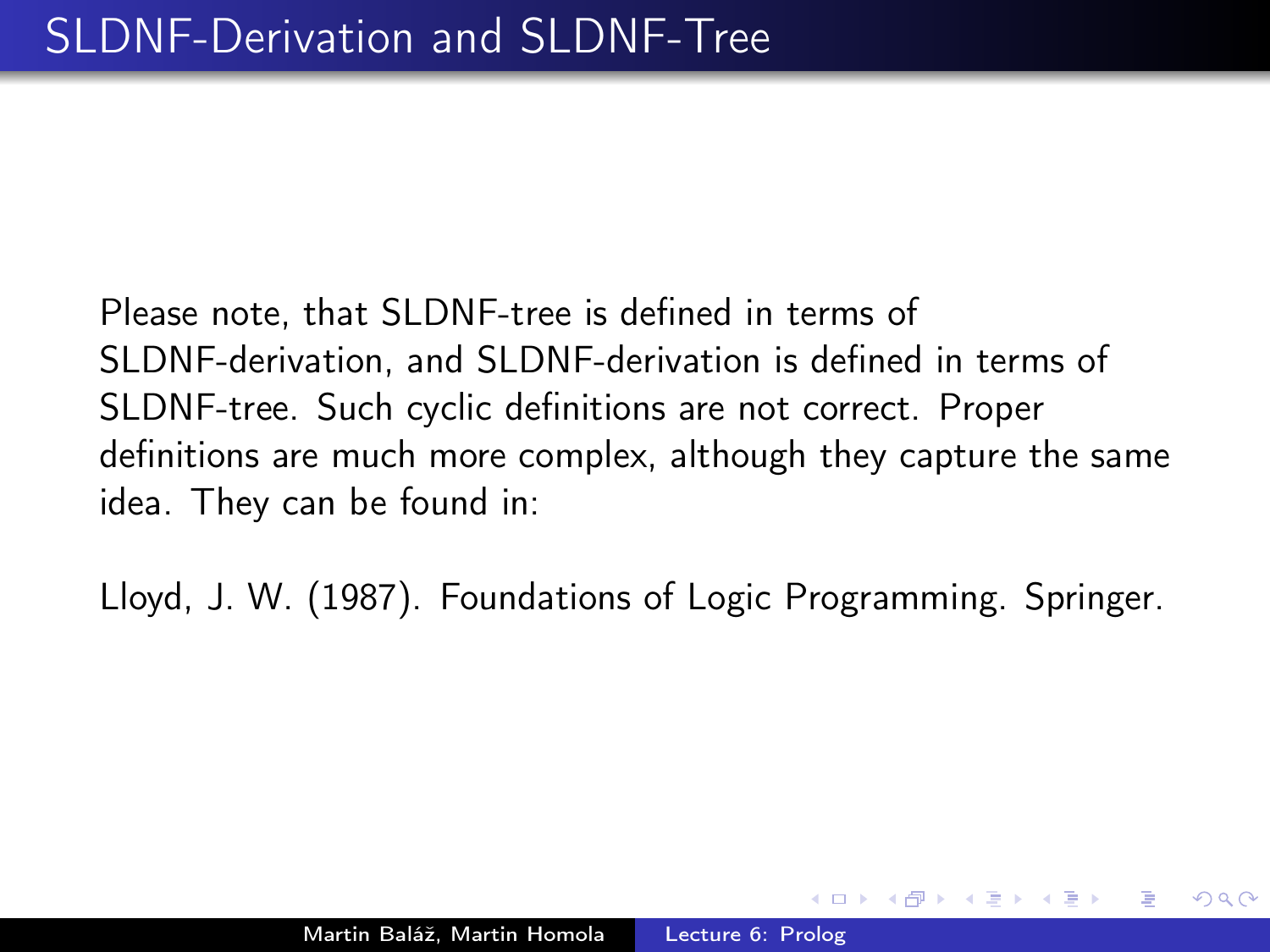### Definition (Correct Answer)

Let  $P$  be a normal logic program and  $G$  be a normal goal. An answer for  $P \cup \{G\}$  is a substitution for variables in G. An answer  $\theta$  for  $P \cup \{G\}$  is correct iff  $Comp(P) \models (L_1 \land \cdots \land L_n)\theta$  where  $G = \leftarrow L_1 \wedge \cdots \wedge L_n$ 

### Definition (Computed Answer)

Let  $G_0, \ldots, G_n$  be a successful derivation using  $\theta_1, \ldots, \theta_n$ . Then  $\theta_1 \dots \theta_n$  restricted to the variables of G is the computed answer.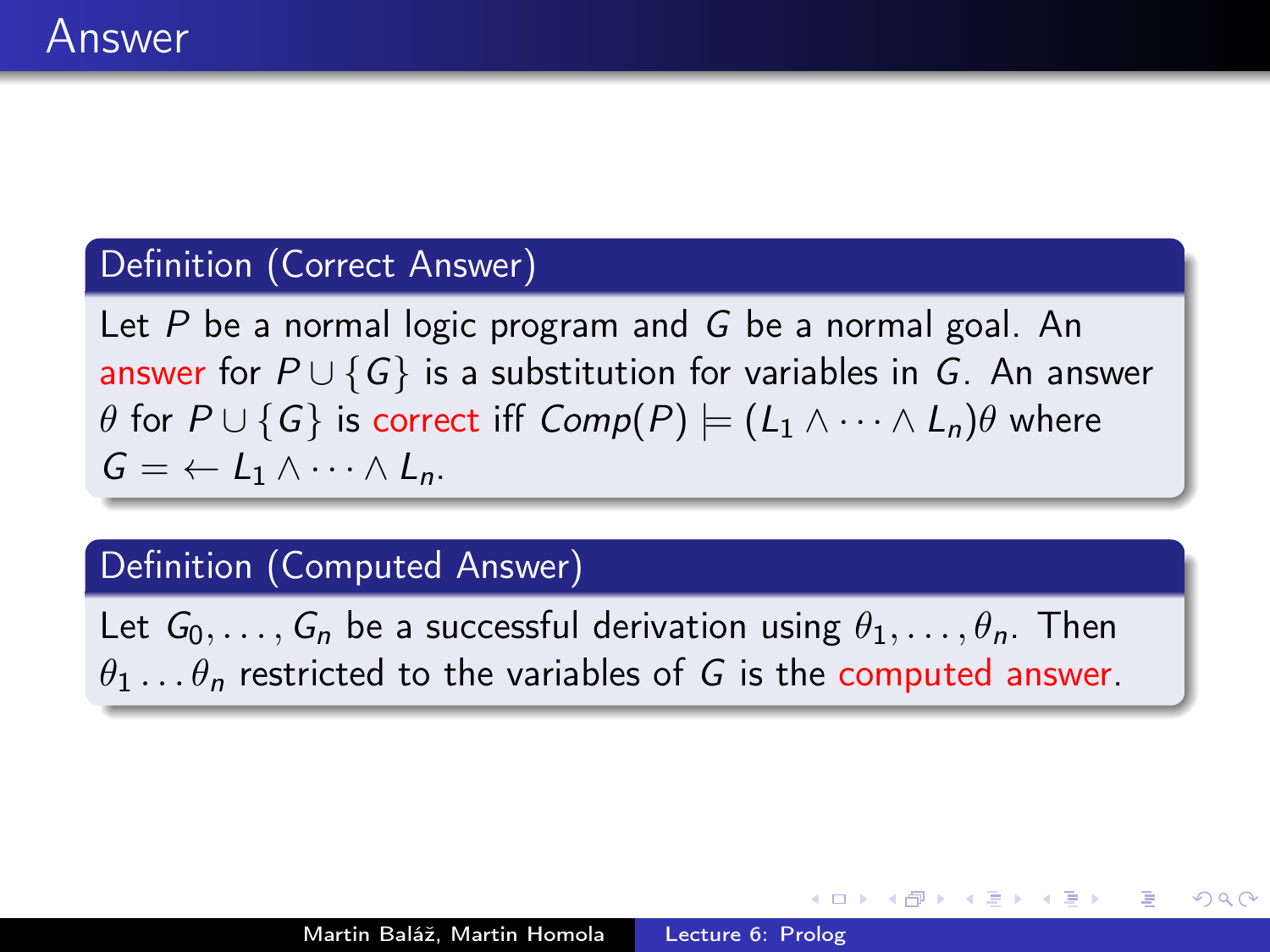#### Theorem (Soundness)

Let P be a normal logic program and G be a normal goal. Every computed answer for  $P \cup \{G\}$  is a correct answer for  $P \cup \{G\}$ .

# Fact (Termination)

SLDNF-resolution may not terminate.

## Fact (Completeness)

SLDNF-resolution is not complete. Even if it terminates, it may not compute all answers (see floundering).

つくへ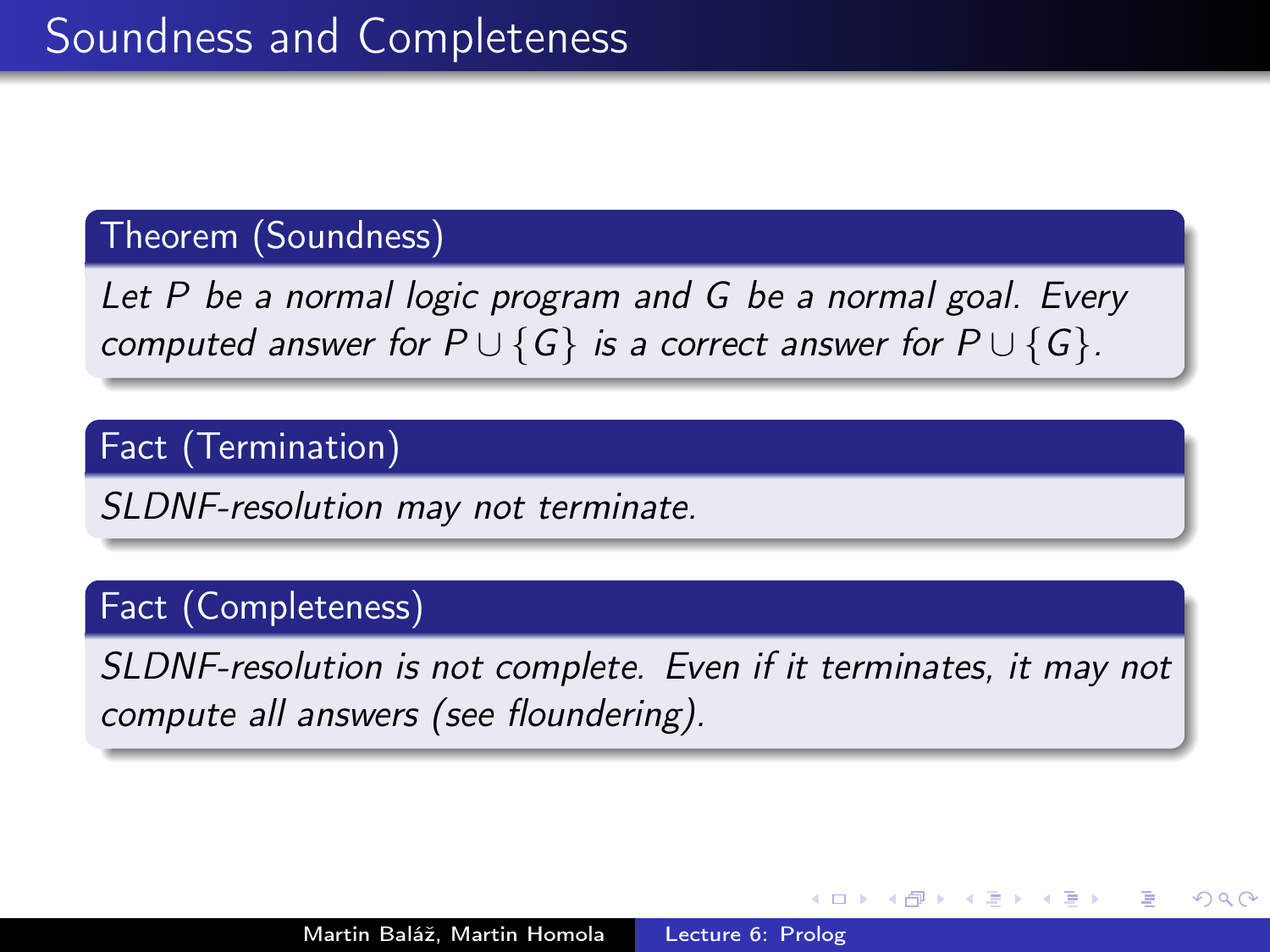```
man(dilbert). man(bill).
husband(bill).
single(X) := man(X), not(husband(X)).? single(X).
X = \text{dilbert}; No
man(dilbert). man(bill).
husband(bill).
single(X) :- not(hushand(X)), man(X).? single(X).
No
```
 $2990$ 

おく 国家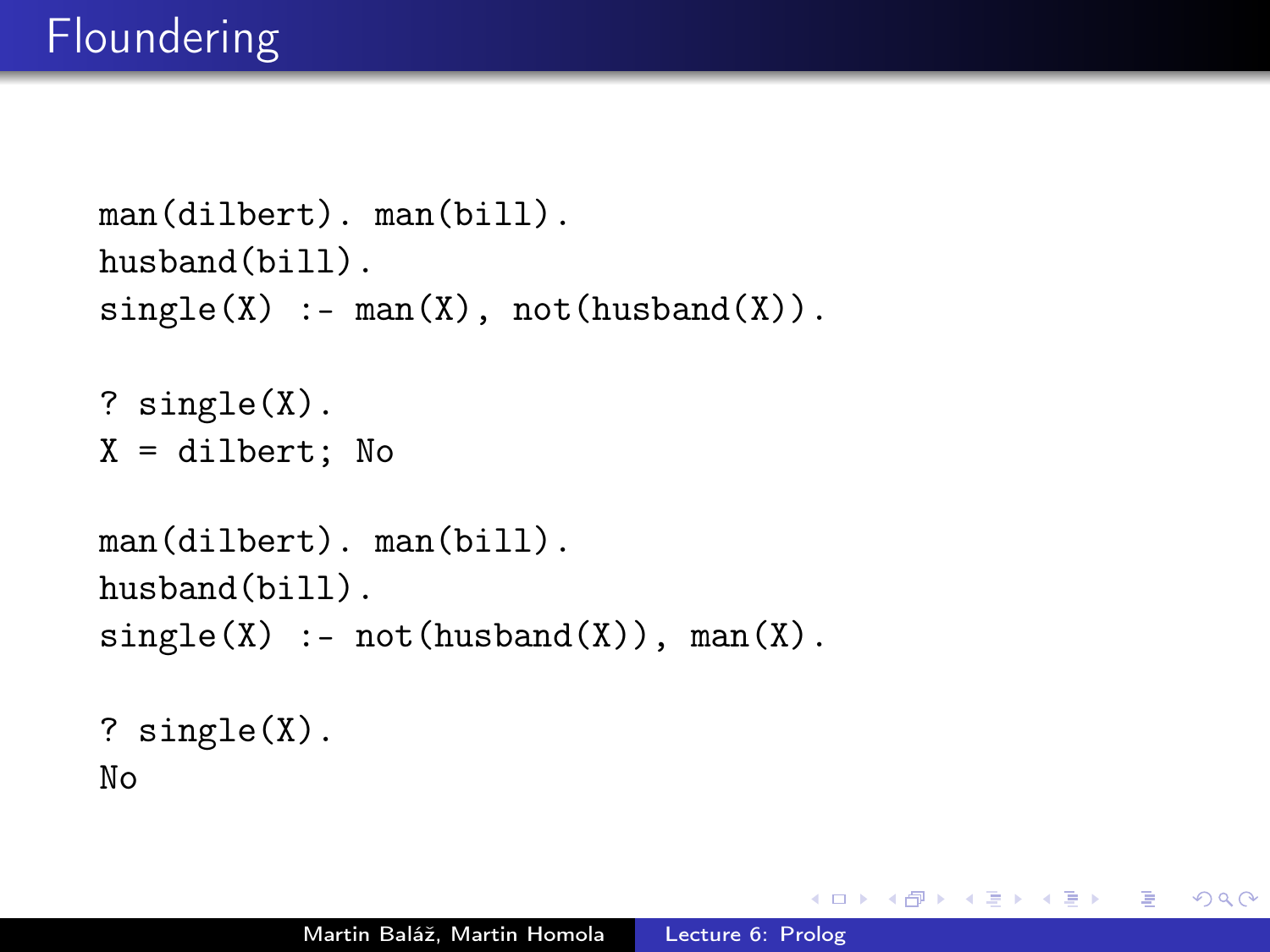```
reverse([], []).
reverse([X|Xs], Zs) :- reverse(Xs, Ys),
                        append(Ys, [X], Zs).
? reverse(Xs, [3,2,1]).
Xs = [1, 2, 3];...
reverse([X|Xs], Zs) :- reverse(Xs, Ys),
                        append(Ys, [X], Zs).
reverse([], []).
? reverse(Xs, [3,2,1]).
...
```
 $\Omega$